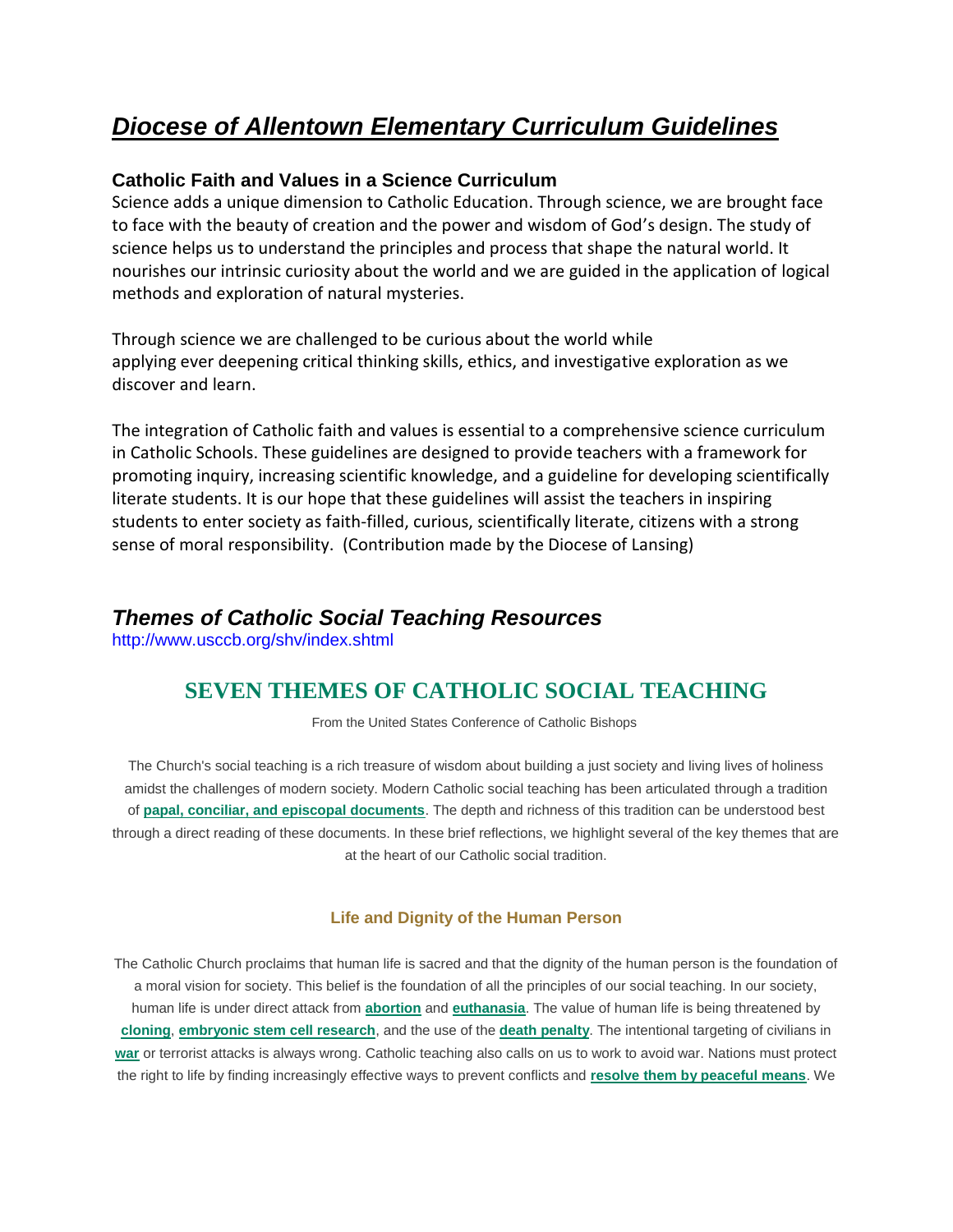believe that every person is precious, that people are more important than things, and that the measure of every institution is whether it threatens or enhances the **[life and dignity](http://usccb.org/issues-and-action/human-life-and-dignity/index.cfm)** of the human person.

#### *More on [Life and Dignity of the Human Person](http://usccb.org/beliefs-and-teachings/what-we-believe/catholic-social-teaching/life-and-dignity-of-the-human-person.cfm)*

## **Call to Family, Community, and Participation**

The person is not only sacred but also social. **[How we organize our society](http://usccb.org/issues-and-action/faithful-citizenship/index.cfm)** -- in economics and politics, in law and policy -- directly affects human dignity and the capacity of individuals to grow in community. **[Marriage and the family](http://usccb.org/issues-and-action/marriage-and-family/index.cfm)** are the central social institutions that must be supported and strengthened, not undermined. We believe people have a right and a duty to **[participate in society](http://usccb.org/about/catholic-campaign-for-human-development/index.cfm)**, seeking together the common good and well-being of all, especially the poor and vulnerable.

#### *More o[n Call to Family, Community, and Participation](http://usccb.org/beliefs-and-teachings/what-we-believe/catholic-social-teaching/call-to-family-community-and-participation.cfm)*

## **Rights and Responsibilities**

The Catholic tradition teaches that human dignity can be protected and a healthy community can be achieved only if human rights are protected and responsibilities are met. Therefore, every person has a fundamental **[right to life](http://usccb.org/about/pro-life-activities/respect-life-program/index.cfm)** and a right to those things required for human decency. Corresponding to these rights are duties and responsibilities--to one another, to our families, and to the larger society.

*More on [Rights and Responsibilities](http://usccb.org/beliefs-and-teachings/what-we-believe/catholic-social-teaching/rights-and-responsibilities.cfm)*

### **Option for the Poor and Vulnerable**

A basic moral test is how our most vulnerable members are faring. In a society marred by deepening divisions between rich and poor, our tradition recalls the story of the Last Judgment (Mt 25:31-46) and instructs us to put the **[needs of the poor and vulnerable first](http://usccb.org/issues-and-action/human-life-and-dignity/economic-justice-economy/index.cfm)**.

*More on* **[Option for the Poor and Vulnerable](http://usccb.org/beliefs-and-teachings/what-we-believe/catholic-social-teaching/option-for-the-poor-and-vulnerable.cfm)**

## **The Dignity of Work and the Rights of Workers**

The **[economy must serve people](http://usccb.org/issues-and-action/human-life-and-dignity/labor-employment/index.cfm)**, not the other way around. Work is more than a way to make a living; it is a form of continuing participation in Gods creation. If the dignity of work is to be protected, then the basic rights of workers must be respected--the right to productive work, to decent and fair wages, to the organization and joining of unions, to private property, and to economic initiative.

*More on [Dignity of Work and Rights of Workers](http://usccb.org/beliefs-and-teachings/what-we-believe/catholic-social-teaching/the-dignity-of-work-and-the-rights-of-workers.cfm)*